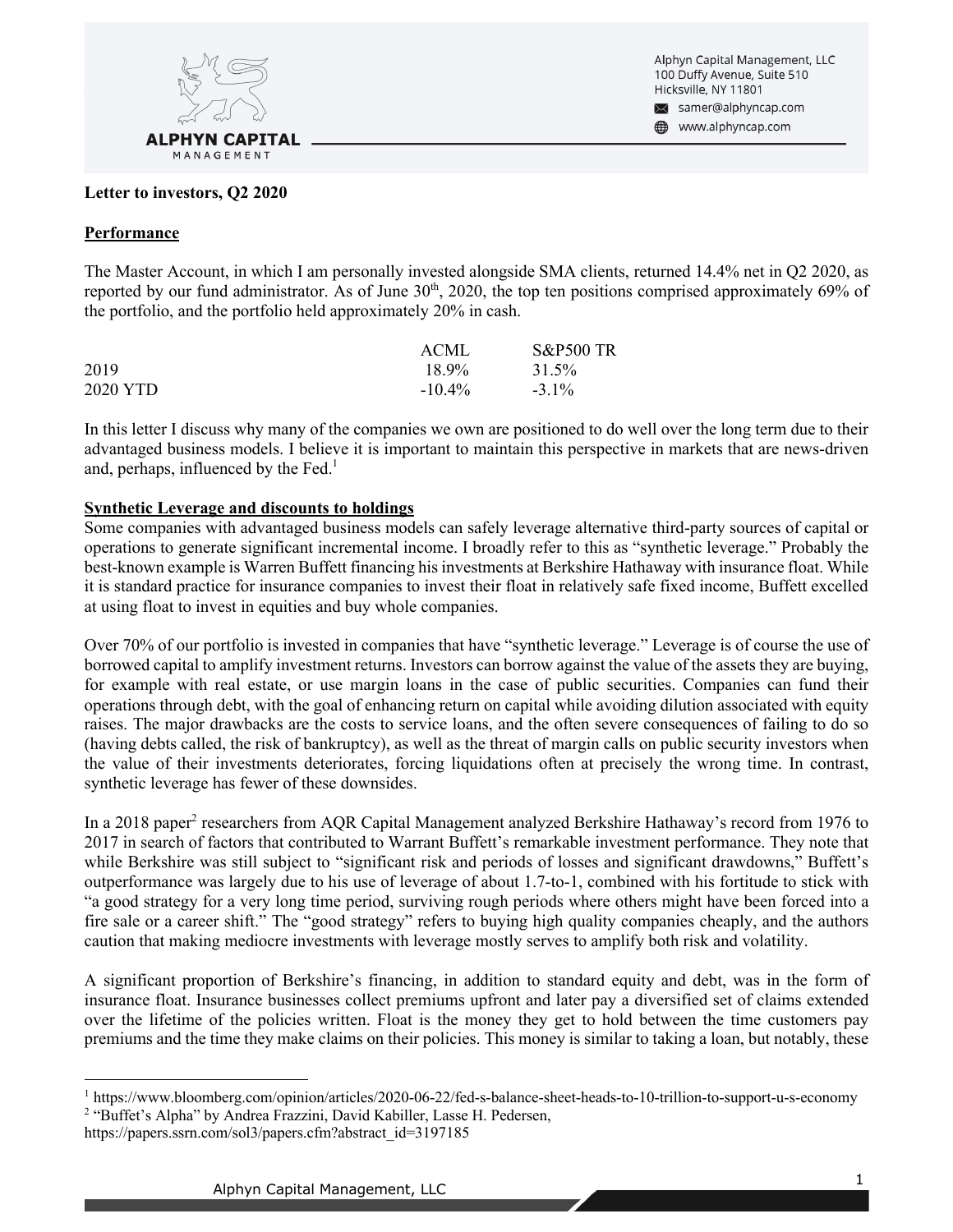"loans" are not subject to margin calls and are cheap; Berkshire's average annual cost of float was 1.72% or 3 percentage points below the average T-bill rate over the 41-year period analyzed in the paper. Berkshire has made occasional use of other more esoteric sources of low risk leverage, such as collecting premiums from selling index put options and credit default contracts that *contained no collateral posting requirements*. Regular investors do not have the luxury of selling put options without posting collateral. As the AQR paper states, Berkshire's derivative contracts served as sources of both revenue and safe financing.

Inspired by this story, I have intentionally looked to invest in companies that have access to "synthetic leverage" and will highlight a few types of synthetic leverage used by companies we own in the portfolio.

### Insurance Float

Exor owns PartnerRe, a reinsurance business, which makes up approximately one-third of Exor's gross asset value. In March 2020, Exor received an unsolicited offer from Covéa to acquire PartnerRe for \$9bn, and both companies signed a Memorandum of Understanding. However, in May Covéa reneged on the deal, sighting "significant uncertainties" following Covid-19. My interpretation is that Covéa tried to negotiate the price down, while Exor, to its credit, refused to do so. The silver lining is that Exor can now continue to benefit from PartnerRe's float. PartnerRe started 2019 with shareholder's equity of \$5.8bn. However, its investment portfolio was much larger at \$16.3bn. In 2019 it earned a net investment return of \$1.35bn. Subtracting operating costs, interest, and taxes, the business generated net income of \$890m for the year. ParterRe's Return on Equity was therefore "levered up" to 14.4% (\$890m divided by \$6.2bn). These are attractive returns considering the majority of the portfolio is invested in fixed income securities, with only 6% in equities.

Fairfax Financial's 2019 annual report unambiguously states, "We expect to compound our mark-to-market book value per share over the long term by 15% annually." Fairfax's strategy is to run profitable insurance operations and use float to invest in a wide range of public and private businesses and fixed income. In 2019 Fairfax generated \$395m of underwriting profits from its insurance operations and a further \$2.8bn of investment returns on a total investment portfolio of approximately \$39bn (a 7% return). Subtracting out operating costs, interest, and taxes, Fairfax earned approx. \$2bn of net income. Return on Equity was therefore "levered up" to 14.8% on shareholder's equity of approx. \$12bn. As a further point, Fairfax had \$22bn of float. If one considers this to be a form of synthetic "loan," then the \$395m underwriting profit can be thought of as a *negative 1.8% interest rate* on the float (vs +2.5% for Canadian government bonds). In effect, Fairfax was *paid* interest for taking out float loans.

# Management and performance fees on external AUM

Alternative asset managers are masters at earning management and performance fees on client assets under management. Performance fees provide asymmetrical returns as managers participate in the upside but are not economically on the hook for losses. This stands in contrast to float leverage, where the insurance companies are levered equally to wins and losses. Moreover, the alts often structure multi-year lockups on capital that limit redemptions during periods of potential under-performance.

Brookfield Asset Management is an alternative asset manager investing in real estate, infrastructure, renewable power, private equity, and credit. Pension funds and endowments in particular are under pressure to generate returns to meet obligations and are increasing their allocations to alternatives. With its scale, operating expertise, and global reach, Brookfield has built an impressive fee harvesting platform to attract capital from institutions and sovereign wealth funds. Brookfield invests its own balance sheet and that of its listed subsidiaries, currently totaling \$43bn, on which it generates an annual return of \$1.7bn. Brookfield also invests "fee bearing assets under management" of \$264bn, from which it generates a further \$1bn in fee related earnings. Fee related earnings have compounded at 17% over the last 4 years and could continue growing at a similar rate as fee bearing assets under management grow to over \$400bn in the next 5 years. Brookfield is well on its way to achieving this, having already raised \$56bn in the first half of 2020, despite Covid. As its investments and funds mature, Brookfield will harvest increased carried interest income (performance fees). All this should drive strong cash flow growth over the next 5 years, from \$2.5bn to \$6bn, a 19% compound annual growth rate.<sup>3</sup>

<sup>&</sup>lt;sup>3</sup> Figures taken from various Brookfield presentations, including 2019 investor day, Q1 2020 interim, and June 2020 AGM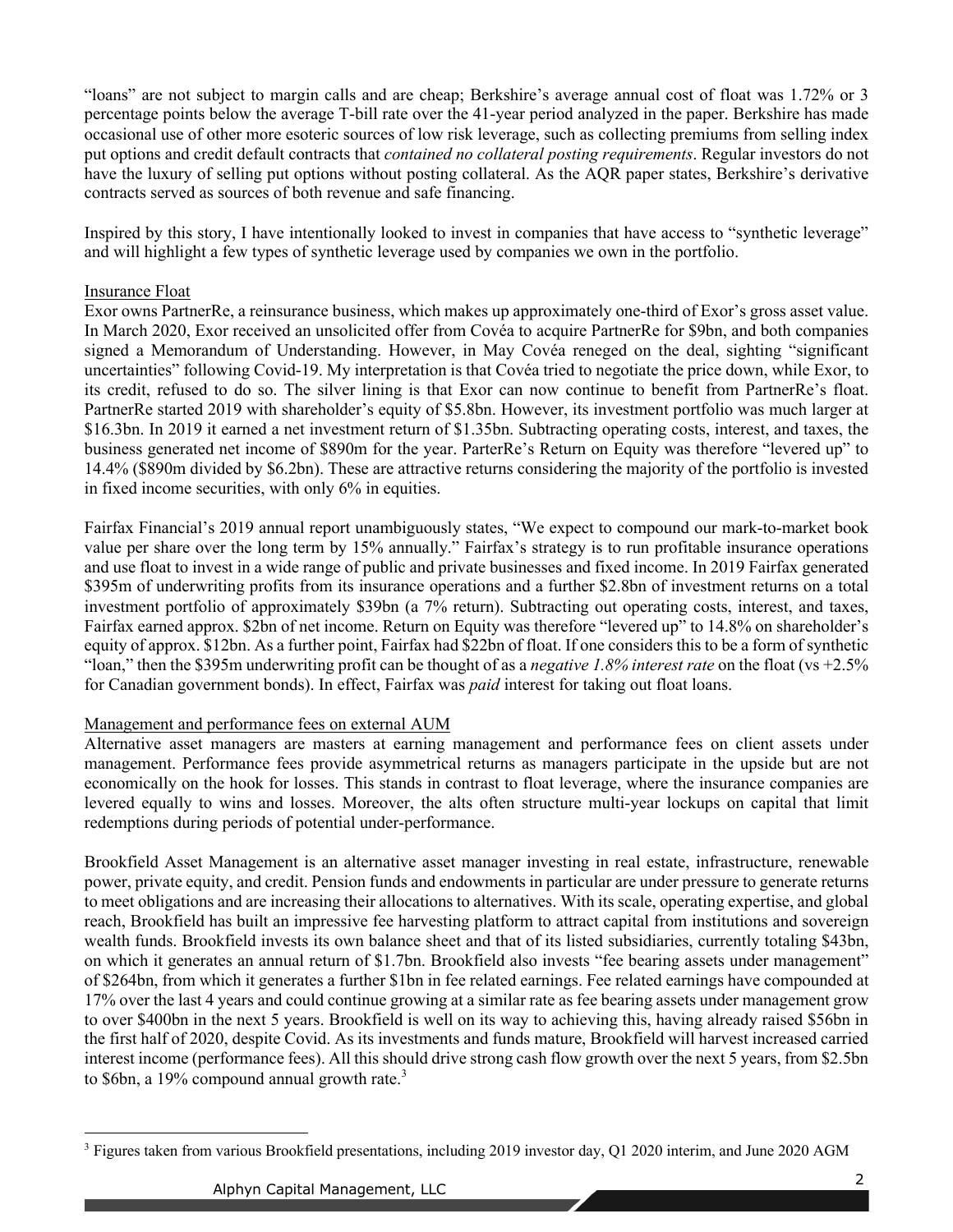KKR invests its \$16bn balance sheet, on which it expects to generate mid-teens returns going forward. It further manages \$160bn of fee paying AUM, from which it generates \$1bn of fee related earnings. AUM and fees have compounded at 12% and 15% respectively since 2007. KKR has branched out from its traditional private equity operations and now over 60% of AUM is in credit, real asset, hedge fund, and other private market verticals. Funds typically make investments over a 5-7 year period following which they harvest returns and performance fees. Many of KKR's newer funds are entering a stage where they can accelerate payment of carried interest in addition to regular management fees. For example, "carry eligible AUM" increased 60% to \$93bn over the last 2 years. As KKR continues to grow both its total and carry eligible AUM, after-tax distributable earnings per share should compound from \$1.67 to \$10 over the next decade. 4

Burford Capital provides litigation finance. This is a less correlated asset class that does not follow regular equity and fixed income market cycles as litigation cases, and therefore Burford's returns, move at the speed of the courts. As a result, returns can be irregular, but they can also be highly asymmetric as wins can be many multiples of the capital deployed to bring cases to trial. In 2017 Burford invested \$17m to finance a set of claims brought by investors against Argentina's renationalization of YPF, the Argentine energy company, claiming the government expropriated shares without making the investors whole. While the cases are still outstanding, positive developments have allowed Buford to recognize over \$1bn of value on their balance sheet and monetize \$236m in cash by selling a portion of the claims to institutional investors. Burford has exploited this major win both to size up and to accelerate its move to a fee paying AUM business, which it entered in 2016. While Burford had a \$551m portfolio in 2015, mostly raised from selling equity, it now manages \$4.2bn, of which \$2.9bn is external AUM raised across 8 funds. Burford's management fees were only \$26m in 2019, but its earnings power should accelerate as the funds mature and performance fees are paid; most of Burford's funds employ a "European" structure where the manager is not paid any performance fees until fund investors have had their entire investment repaid.

# Ancillary Finance Income

CarMax is the largest used car retailer in the US, with approximately 3% of the market. CarMax earns a profit on used car sales and earns significant incremental income from the provision of auto finance through its Carmax Auto Finance (CAF) unit. CarMax has a strategic advantage at the point of sale, as it offers CAF financing to customers with better credit profiles and hands off those with lower credit to third-party lenders. CarMax pays those lenders a modest fee in order to make a car sale while managing credit risk. CAF sells the loans it makes to bankruptcyremote special purpose entities that further package and sell them into the debt securitization markets, earning a spread on the difference between its financing costs and interest it charges customers. In 2019 CarMax generated pre-tax profits of \$705m from retail operations and an incremental \$456m through CAF.

Ceridian is a Human Capital Management software company, providing payroll, benefits and workforce management functionality to mid-to-large businesses. Its core revenues come from renting its software on a per month per seat basis. Ceridian also earns "float revenue," interest on the \$4bn of employer funds it holds in trust before paying employees and tax authorities. This amounted to \$20m in Q1 2020, a significant portion of its \$24m in operating profits. The company is now leveraging its technology to enter the electronic payments space and in April launched the Dayforce Wallet, an electronic Mastercard, with over a dozen enterprise customers signed up. Many employees live paycheck to paycheck and bridge the gap between receiving their salary and their cost of living with expensive credit cards or payday loans.<sup>5</sup> Using its unique "continuous calculation engine," Ceridian knows exactly how much is owed to a person, net of all taxes and deductions, at the end of every shift of every day. Employees can request to have the pay they have earned added to their wallet instead of waiting to be paid in arrears at the end of a 1-2 week pay period. Ceridian earns a spread between its cost to borrow funds and the interchange fees it earns when employees spend money, which nets to approximately 80 basis points. This could significantly boost the company's future earnings power as it rolls the product out to a \$40bn global market.

<sup>4</sup> Figures taken from various KKR presentations, including 2018 investor day, November 2019 "teach in," 2019 full year, and Q1 2020

<sup>5</sup> https://investors.ceridian.com/news-and-events/press-releases/press-release-details/2020/Ceridian-Report-Half-of-Working-Americans-Struggled-to-Cover-Expenses-Between-Pay-Periods-Over-Past-Six-Months/default.aspx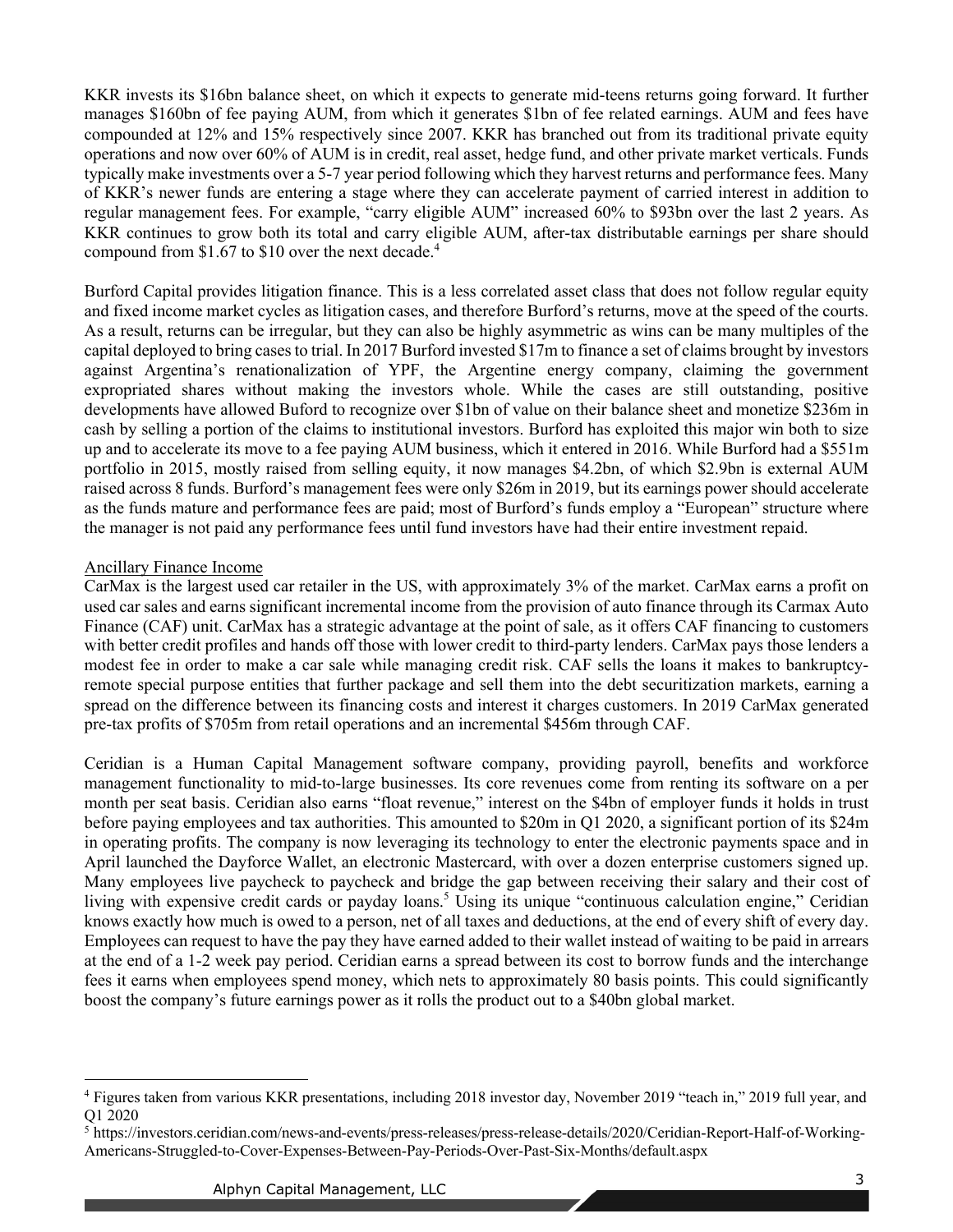# Royalty Revenues

WANdisco, a data replication company that lets enterprises move massive amounts of their data to the cloud, is a small company with limited resources to market its product directly to enterprise customers. Its solution is fully integrated into Microsoft's Azure cloud platform, and it earns recurring revenues through a royalty model at 95%+ gross margins. Microsoft has incentivized approximately 2,000 members of its own sales force to sell WANdisco's product (selling WANdisco solutions will be applicable to their quotas, and the increased Azure consumption that WANdisco enables will also help their commissions). This compares to WANdisco's own salesforce of only 10 people. The benefit of leveraging a large partner's sales force is apparent when one considers that many high growth SAAS companies spend 30-50% of their revenues on sales and marketing, costs that WANdisco can largely avoid, which should translate to rapid earnings growth as sales ramp up.

# Discounts to Economic Interests

GCI Liberty offers us economic access at a discount to Charter Communications, a high-quality compounder, and a way to benefit from John Malone's superior capital allocation skills and exemplary track record of finding ways to eliminate discounts and create shareholder value. GCI Liberty primarily consists of GCI Communications, Alaska's largest communications provider, a 24% stake in Liberty Broadband, a 2% stake in Charter Communications, and a 27% stake in LendingTree. Liberty Broadband is a tracking stock<sup>6</sup> that also owns shares in Charter and trades at a discount to Charter. GCI Liberty therefore trades at a 15% double-discount to the value of its holdings (less debt), though that discount had been greater than  $20\%$  in the past. On June  $30<sup>th</sup>$ , the group announced the intention for Liberty Broadband to acquire shares in GCI Liberty (where each share in GCI will receive 0.58 shares in Liberty Broadband), which will eliminate one layer of discounts. We may benefit from more discount eliminations if Malone and team to find a way to merge Broadband and Charter at some point in the future.

In past letters I have written about both Exor's and Naspers' discounts to the sum of their holdings and their managements' actions to close those discounts.

# **Discussion on a selection of portfolio positions with an average weight over 1%:**

Positions with an average weight over 1% of the portfolio throughout the quarter were: Alphabet Inc., Amazon Inc., Brookfield Asset Management Inc., Burford Capital Ltd, CarMax Inc., Ceridian HCM Holding Inc. (via options), Colfax Corp, Crossroads Systems Inc., Exor NV, Fairfax Financial Holdings Ltd., GCI Liberty Inc., KKR & Co Inc., Naspers Ltd., Prosus NV, Tencent Holding Ltd., and Wandisco Plc.<sup>7</sup>

# **Updates to Current holdings and New Positions**:

We added modestly to existing positions in Burford and Fairfax and bought a small amount of SPX hedges that are now far out the money given the index's strong rally in the quarter.

# **Closing thoughts**

The stock market rewards companies with strong earnings growth. Moreover, companies that can sustain earnings growth over long periods of time have the potential to compound significantly. This is easier said than done. When possible, I like to find companies run by accomplished operators and capital allocators who can use synthetic leverage to grow future earnings. Investing in these companies when their earning power might be underappreciated by the market (evidenced by low valuations), presents opportunities for significant capital gains.

Samer Hakoura Alphyn Capital Management, LLC July 2020

<sup>6</sup> Tracking stock definition https://www.sec.gov/fast-answers/answerstrackhtm.html

 $<sup>7</sup>$  There is no assurance that any of the securities discussed herein will remain in an account's portfolio at the time you receive</sup> this report or that securities sold have not been repurchased. It should not be assumed that any of the securities transactions or holdings discussed were or will prove to be profitable. See "Disclaimers" at the end for more details.